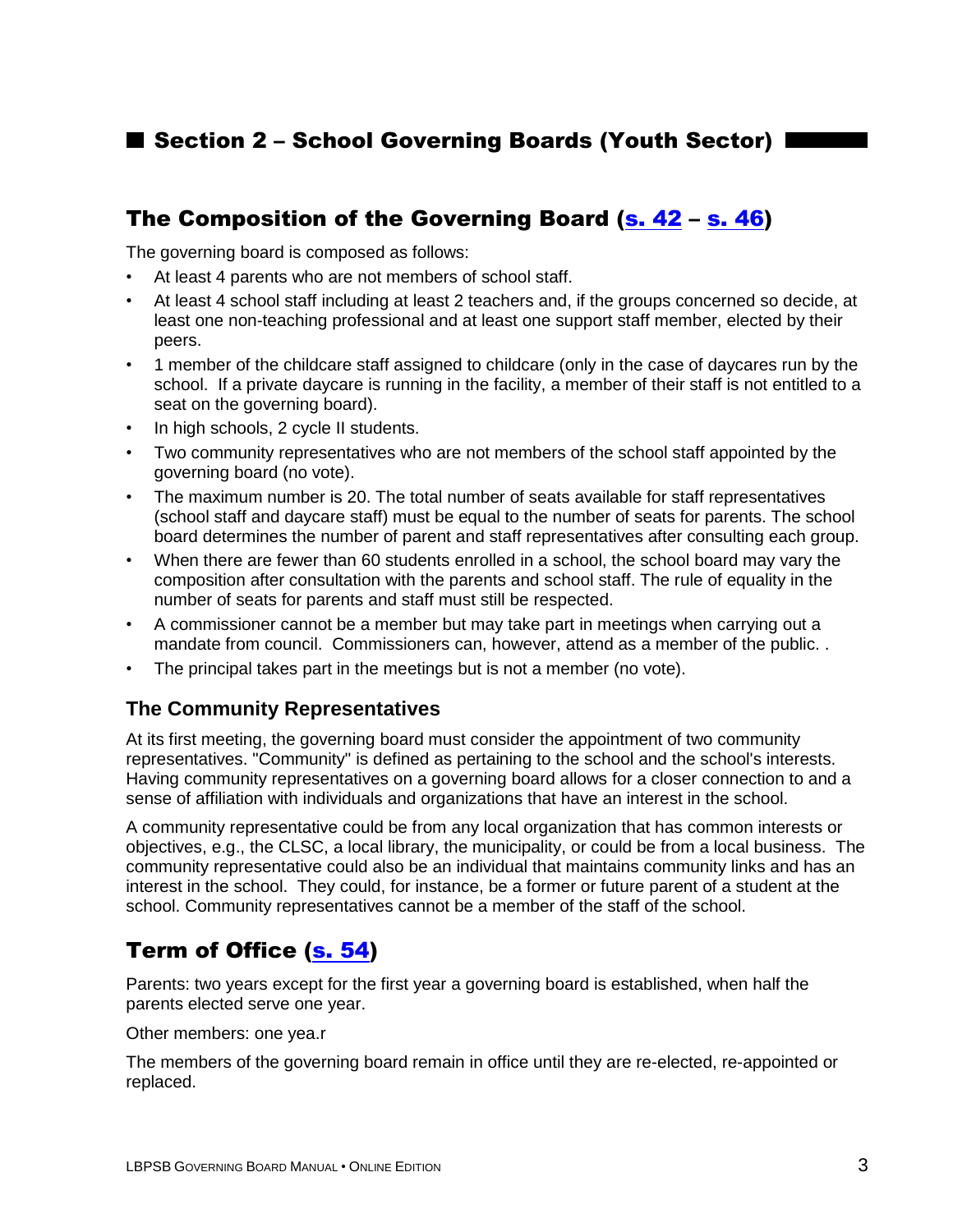# Meetings [\(s. 67\)](http://www2.publicationsduquebec.gouv.qc.ca/dynamicSearch/telecharge.php?type=2&file=/I_13_3/I13_3_A.html#s67)

Governing board meetings will be held a minimum of five times per year. Most governing boards establish a monthly meeting on a given day/week of the month so that members can plan accordingly.

## Vacancies [\(s. 55\)](http://www2.publicationsduquebec.gouv.qc.ca/dynamicSearch/telecharge.php?type=2&file=/I_13_3/I13_3_A.html#s55)

If a parent member leaves the governing board before completing his or her mandate, the other parent members on the governing board appoint a parent to fill the vacancy and complete the mandate.

A parent member whose child no longer attends the school may remain a member of the governing board until the next general assembly held before the end of September.

A vacancy of any other member of the governing board is filled for the rest of the term according to the procedure for the election of the member.

### Powers and Functions of the School Governing Boards

The governing board exists to govern the school, not administer the daily operation of the school. The latter is the responsibility of the principal/centre director. The powers and functions of the governing board impart responsibilities and decisional authority in general matters of school governance as well as matters such as educational services, community services and material and financial resources. The following outlines the responsibilities in each area and identifies the related sections in the [Education Act](http://www2.publicationsduquebec.gouv.qc.ca/dynamicSearch/telecharge.php?type=2&file=/I_13_3/I13_3_A.html) with a summary table following.

#### **General Powers and Functions**

The governing board:

- analyzes the school's situation and, based on the analysis and the school board's strategic plan, adopts the educational project and oversees its implementation and periodic evaluation  $(s. 74)$
- approves the school's success plan, the Management and Educational Success Agreement, any updates, rules of conduct and the safety measures [\(s. 75](http://www2.publicationsduquebec.gouv.qc.ca/dynamicSearch/telecharge.php?type=2&file=/I_13_3/I13_3_A.html#s75) and [s. 76\)](http://www2.publicationsduquebec.gouv.qc.ca/dynamicSearch/telecharge.php?type=2&file=/I_13_3/I13_3_A.html#s76)
- approves the anti-bullying and anti-violence plan [\(s. 75.1\)](http://www2.publicationsduquebec.gouv.qc.ca/dynamicSearch/telecharge.php?type=2&file=/I_13_3/I13_3_A.html#s75.1)
- establishes the principles for determining the cost of documents in which students write, draw or cut out and approves a list of materials such as pencils, paper, etc. [\(s. 77.1\)](http://www2.publicationsduquebec.gouv.qc.ca/dynamicSearch/telecharge.php?type=2&file=/I_13_3/I13_3_A.html#s77.1)
- advises the school board on certain matters [\(s. 78](http://www2.publicationsduquebec.gouv.qc.ca/dynamicSearch/telecharge.php?type=2&file=/I_13_3/I13_3_A.html#s78) and [s. 79\)](http://www2.publicationsduquebec.gouv.qc.ca/dynamicSearch/telecharge.php?type=2&file=/I_13_3/I13_3_A.html#s79)
- may pool goods and services or activities with other schools [\(s. 80\)](http://www2.publicationsduquebec.gouv.qc.ca/dynamicSearch/telecharge.php?type=2&file=/I_13_3/I13_3_A.html#s80)
- prepares and adopts an annual activity report and transmits a copy to the school board [\(s. 82\)](http://www2.publicationsduquebec.gouv.qc.ca/dynamicSearch/telecharge.php?type=2&file=/I_13_3/I13_3_A.html#s82)
- informs the community of the services provided by the school, makes public the educational project and the success plan of the school, and distributes to parents and staff a document explaining the educational project and reporting on the evaluation of the implementation of the success plan [\(s. 83\)](http://www2.publicationsduquebec.gouv.qc.ca/dynamicSearch/telecharge.php?type=2&file=/I_13_3/I13_3_A.html#s83)
- approves the Management and Educational Success Agreement of the school [\(s. 209.2\)](http://www2.publicationsduquebec.gouv.qc.ca/dynamicSearch/telecharge.php?type=2&file=/I_13_3/I13_3_A.html#s209.2)

In addition, the parents on the governing board may consult the parents of the children in the school on any matter relating to educational services, in particular on report cards and on any other way in which parents are to be informed on the academic progress of their children, proposed by the principal [\(s. 89.1\)](http://www2.publicationsduquebec.gouv.qc.ca/dynamicSearch/telecharge.php?type=2&file=/I_13_3/I13_3_A.html#s89.1).

#### **Educational Services**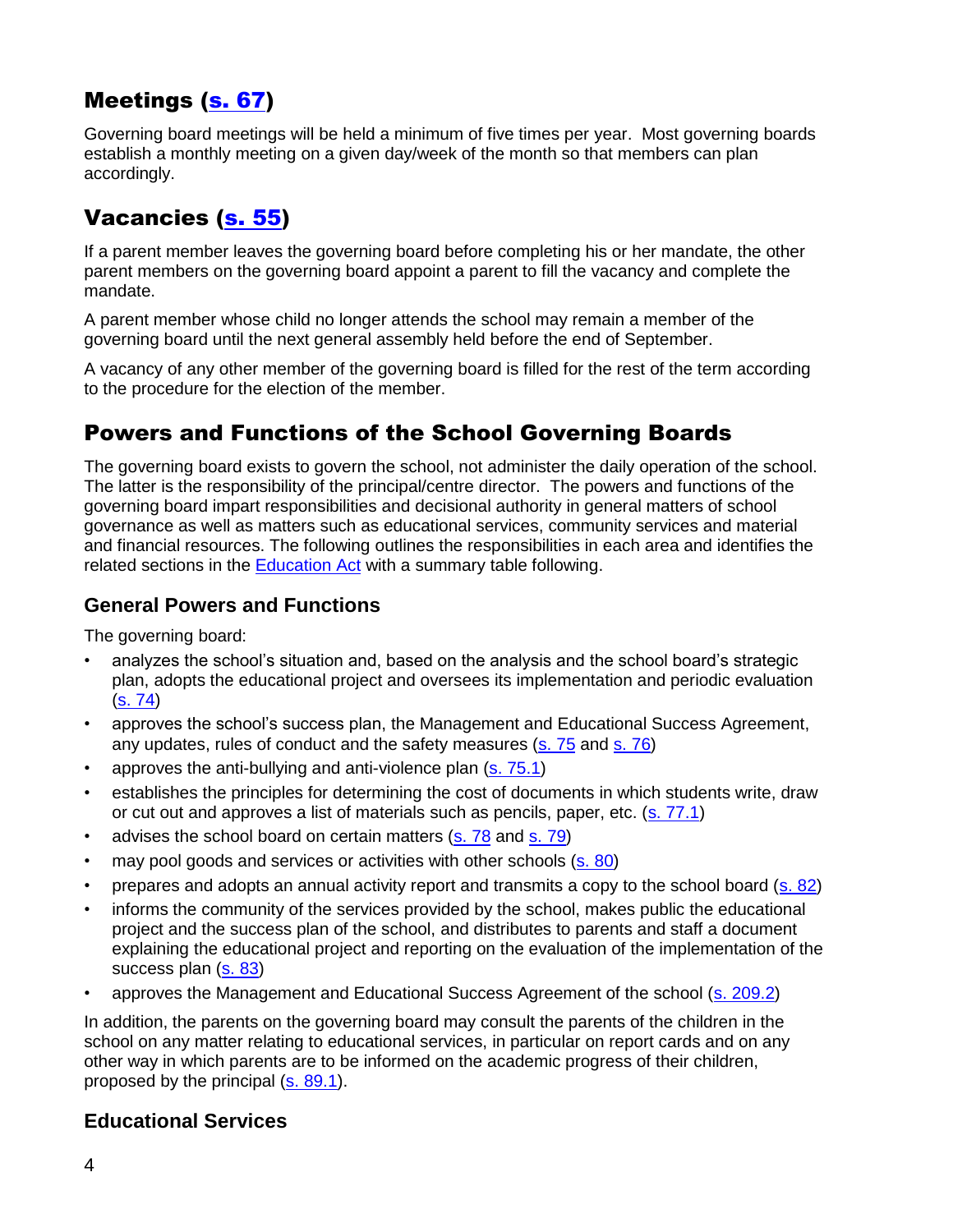The governing board:

- approves the approach for implementing the basic school regulation [\(s. 84\)](http://www2.publicationsduquebec.gouv.qc.ca/dynamicSearch/telecharge.php?type=2&file=/I_13_3/I13_3_A.html#s84)
- approves the approach for enriching and adapting Ministry programs and the development of local programs [\(s. 85\)](http://www2.publicationsduquebec.gouv.qc.ca/dynamicSearch/telecharge.php?type=2&file=/I_13_3/I13_3_A.html#s85)
- approves the time allocation for each subject and ensures that the compulsory objectives of the programs of studies will be achieved and that the rules governed by the certification of studies are complied with [\(s. 86\)](http://www2.publicationsduquebec.gouv.qc.ca/dynamicSearch/telecharge.php?type=2&file=/I_13_3/I13_3_A.html#s86)
- approves the schedule of educational activities which changes the students' regular schedule or the need to leave the school premises [\(s. 87\)](http://www2.publicationsduquebec.gouv.qc.ca/dynamicSearch/telecharge.php?type=2&file=/I_13_3/I13_3_A.html#s87)
- approves the approach for implementing student and special education services [\(s. 88\)](http://www2.publicationsduquebec.gouv.qc.ca/dynamicSearch/telecharge.php?type=2&file=/I_13_3/I13_3_A.html#s88)
- is consulted on the textbooks and instructional materials required for teaching programs (s. [96.15.3\)](http://www2.publicationsduquebec.gouv.qc.ca/dynamicSearch/telecharge.php?type=2&file=/I_13_3/I13_3_A.html#s96.15)
- by law, is informed of student enrolment criteria [\(s. 239\)](http://www2.publicationsduquebec.gouv.qc.ca/dynamicSearch/telecharge.php?type=2&file=/I_13_3/I13_3_A.html#s239), although LBPSB invites governing boards to respond to their annual consultation.

### **Community Services**

The governing board:

- may organize educational services (outside teaching periods), social, cultural or sports activities [\(s. 90\)](http://www2.publicationsduquebec.gouv.qc.ca/dynamicSearch/telecharge.php?type=2&file=/I_13_3/I13_3_A.html#s90)
- may, in the name of the school board, contract with persons or organizations for goods and services to deliver the services mentioned in the point above [\(s. 91\)](http://www2.publicationsduquebec.gouv.qc.ca/dynamicSearch/telecharge.php?type=2&file=/I_13_3/I13_3_A.html#s91)
- may require a financial contribution from users of these goods and services [\(s. 91\)](http://www2.publicationsduquebec.gouv.qc.ca/dynamicSearch/telecharge.php?type=2&file=/I_13_3/I13_3_A.html#s91).

### **Physical and Financial Resources**

The governing board:

- approves the use of school premises and enters into agreements regarding their use [\(s. 93\)](http://www2.publicationsduquebec.gouv.qc.ca/dynamicSearch/telecharge.php?type=2&file=/I_13_3/I13_3_A.html#s93)
- may, in the name of the school board, solicit and receive voluntary contributions from persons or organizations to support school activities [\(s. 94\)](http://www2.publicationsduquebec.gouv.qc.ca/dynamicSearch/telecharge.php?type=2&file=/I_13_3/I13_3_A.html#s94)
- supervises the management of the fund into which amounts received are deposited and managed by the school board [\(s.94\)](http://www2.publicationsduquebec.gouv.qc.ca/dynamicSearch/telecharge.php?type=2&file=/I_13_3/I13_3_A.html#s94)
- adopts the school's annual operating budget and submits it to the school board for approval  $(s. 95)$
- establishes the principles for determining the costs of documents for student use in which they write, draw or cut out, and the lists of non-instructional material objects such as pencils, paper and other like objects. [\(s. 77.1\)](http://www2.publicationsduquebec.gouv.qc.ca/dynamicSearch/telecharge.php?type=2&file=/I_13_3/I13_3_A.html#s77.1)
- approves, as presented by the principal, the school/consumable fees (Policy  $2.12$  School [Fees\)](http://www.lbpsb.qc.ca/eng/pdf/policies/School%20Fees.pdf)
- is consulted by the principal regarding the school's needs for goods, services and repair/improvement of the premises [\(s. 96.22\)](http://www2.publicationsduquebec.gouv.qc.ca/dynamicSearch/telecharge.php?type=2&file=/I_13_3/I13_3_A.html#s96.22).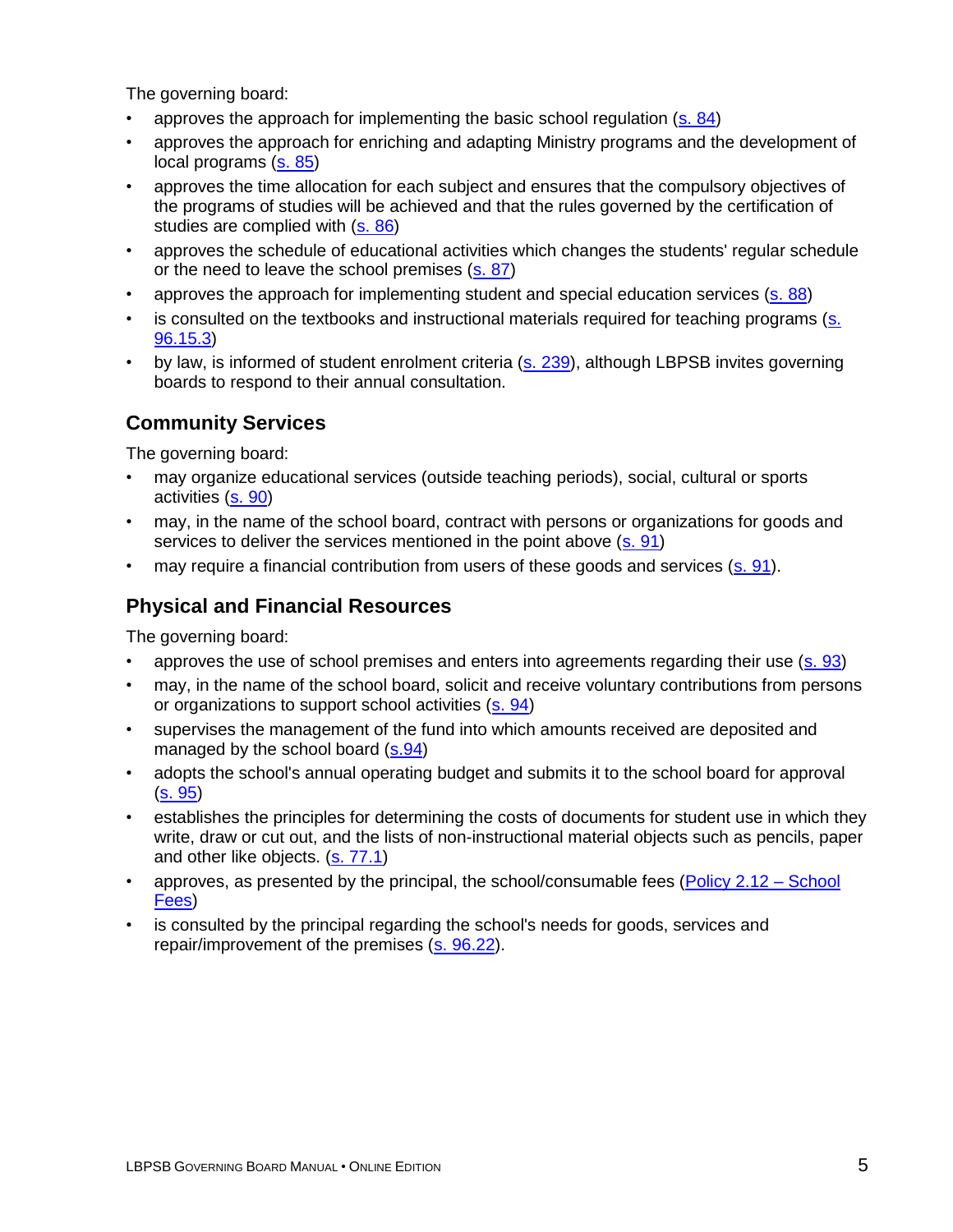| <b>Table 1: School Governing Board Functions and Powers</b>                                                                                |                                                                                                                |                                                                                        |                                |                                                                                                           |  |  |  |
|--------------------------------------------------------------------------------------------------------------------------------------------|----------------------------------------------------------------------------------------------------------------|----------------------------------------------------------------------------------------|--------------------------------|-----------------------------------------------------------------------------------------------------------|--|--|--|
|                                                                                                                                            | <b>Governing Board</b>                                                                                         | <b>Principal</b>                                                                       | <b>Staff</b>                   | <b>School Board</b>                                                                                       |  |  |  |
| <b>General Terms</b>                                                                                                                       |                                                                                                                |                                                                                        |                                |                                                                                                           |  |  |  |
| Educational project and success plan                                                                                                       | Adopts, oversees the<br>implementation of and evaluation (s<br>$\overline{74}$ ) Informs the community (s. 83) | Coordinates the development,<br>implementation and periodical evaluation<br>(s. 96.13) | Participate (s. 74)            | Facilitates its accomplishment (s. 218)                                                                   |  |  |  |
| Rules of conduct and safety measures                                                                                                       | Approves (s. 76)                                                                                               | Ensures that they are prepared (s. 96.13)<br>Proposes (s. 76)                          | Participate (s. 77)            |                                                                                                           |  |  |  |
| Anti-bullying and anti-violence                                                                                                            | Approve (s. 75.1)                                                                                              | Ensures that they are prepared (s. 96.13)<br>Proposes (s. 75 and s. 76)                | Participate (s. 77)            |                                                                                                           |  |  |  |
| Governing board annual report                                                                                                              | Prepares, adopts and transmits a<br>copy to the school board (s. 82)                                           |                                                                                        |                                | Prepares a report on the educational and<br>cultural activities of its schools (s. 220)                   |  |  |  |
| Services provided by the school                                                                                                            | Informs the community and reports<br>on their level of quality (s. 83)                                         |                                                                                        |                                |                                                                                                           |  |  |  |
| Amendment or revocation of the deed of establishment                                                                                       | Is consulted (s. 79)                                                                                           |                                                                                        |                                | Consults & decides (s. 40 & s. 217)                                                                       |  |  |  |
| Selection criteria for the appointment of the principal                                                                                    | Is consulted (s. 79)                                                                                           |                                                                                        |                                | Consults & decides (s. 79 & s. 96.8)                                                                      |  |  |  |
| Matters pertaining to the proper operation of the school<br>or to the improved organization of the service provided<br>by the school board | Advises the school board (s. 78)                                                                               |                                                                                        |                                |                                                                                                           |  |  |  |
| Principles for determining the cost of the documents                                                                                       | Establishes (s.77.1)                                                                                           | Ensures that they are prepared (s. 96.13)<br>Proposes (s. 77.1)                        |                                |                                                                                                           |  |  |  |
| List of objects required by students                                                                                                       | Approves (s. 77.1)                                                                                             | Ensures that they are prepared (s. 96.13)                                              |                                |                                                                                                           |  |  |  |
| Management and Educational Success Agreement                                                                                               | Approves (s. 209.2)                                                                                            | Agrees upon (s. 209.2)                                                                 |                                | Is consulted (s. 209.2) Agrees upon (s. 209.2)                                                            |  |  |  |
| GB parents may consult parents of children in the<br>school on any matter relating to Educational Services                                 | May consult (s. 89.1)                                                                                          |                                                                                        |                                |                                                                                                           |  |  |  |
| <b>Educational Services</b>                                                                                                                |                                                                                                                |                                                                                        |                                |                                                                                                           |  |  |  |
| Approach proposed for the implementation of the basic<br>school regulation                                                                 | Approves (s. 84)                                                                                               | Ensures that proposals are prepared (s.<br>06.13) Proposes (s. 84)                     | Participate (s. 89)            | Ensures that the basic school regulation<br>is implemented (s. 222)                                       |  |  |  |
| Overall approach in terms of enrichment and adaptation Approves (s. 85)<br>of programs                                                     |                                                                                                                | Ensures proposals are prepared (s. 96.13) Teachers participate<br>Proposes (s. 85)     | (s. 89)                        | Ensures that the programs are<br>implemented (s. 222.1)                                                   |  |  |  |
| Time allocation for each subject                                                                                                           | Approves (s. 86)                                                                                               | Ensures proposals are prepared (s. 96.13)<br>Proposes (s. 86)                          | Teachers participate<br>s. 89  |                                                                                                           |  |  |  |
| Local programs of study                                                                                                                    | Is informed                                                                                                    | Approves (s. 96.15)                                                                    | Teachers propose<br>(s. 96.15) |                                                                                                           |  |  |  |
| Criteria for the introduction of new instructional methods                                                                                 | Is informed                                                                                                    | Approves (s. 96.15)                                                                    | Teachers propose<br>(s. 96.15) |                                                                                                           |  |  |  |
| Textbooks and instructional material                                                                                                       | Is consulted (s. 96.15)                                                                                        | Consults the governing board and<br>approves $(s. 96.15)$                              | Teachers propose<br>(s. 96.15) | Ensures that only the approved<br>textbooks and instructional materials are<br>used by the school (s.230) |  |  |  |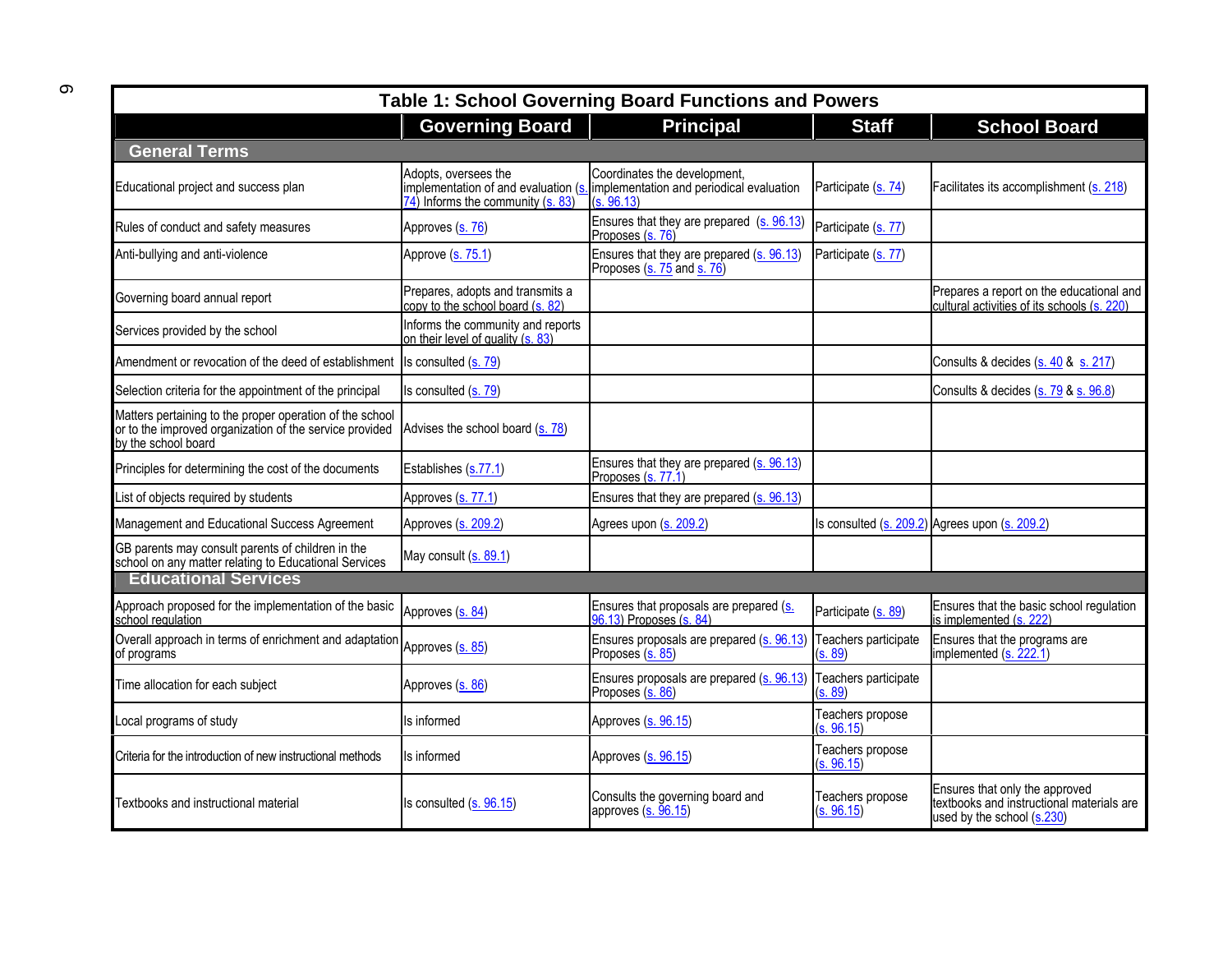|                                               |                                                                                                                                                                                                     | <b>Governing Board</b>                                                                                                   | <b>Principal</b>                                                                                    | <b>Staff</b>                   | <b>School Board</b>                                                                                                                                               |  |  |  |
|-----------------------------------------------|-----------------------------------------------------------------------------------------------------------------------------------------------------------------------------------------------------|--------------------------------------------------------------------------------------------------------------------------|-----------------------------------------------------------------------------------------------------|--------------------------------|-------------------------------------------------------------------------------------------------------------------------------------------------------------------|--|--|--|
|                                               | <b>Educational Services (Cont)</b>                                                                                                                                                                  |                                                                                                                          |                                                                                                     |                                |                                                                                                                                                                   |  |  |  |
| LBPSB GOVERNING BOARD MANUAL • ONLINE EDITION | Standards and procedures for evaluation                                                                                                                                                             | s informed                                                                                                               | Approves (s. 96.15)                                                                                 | Teachers propose<br>(s. 96.15) | Ensures that each school evaluates student achievement<br>and administers the examinations imposed by the Minister<br>(s. 231) May impose internal exams (s. 231) |  |  |  |
|                                               | Rules governing the placement of students and<br>their promotion from elementary to secondary<br>and from cycle 1 to cycle 2 of secondary                                                           | s informed                                                                                                               | Approves (s. 96.15)                                                                                 | Proposes (s. 96.15)            | Establishes rules governing promotion from elementary<br>school to secondary school and from the 1st cycle to the<br>2nd cycle of the secondary level (s. 233)    |  |  |  |
|                                               | Programming of educational activities which<br>entail changes in the students' regular time and Approves (s. 87)<br>arrival and departure or which require the<br>students to leave school premises |                                                                                                                          | Ensures that proposals are prepared<br>(s. 96.13) Proposes (s. 87)                                  | Participates (s. 89)           |                                                                                                                                                                   |  |  |  |
|                                               | Implementation of the student services and<br>special educational services programs                                                                                                                 | Approves (s. 88)                                                                                                         | Ensures that proposals are prepared<br>(s. 96.13) Proposes (s. 88)                                  | Participates (s. 89)           | Establishes the programs (s. 224)                                                                                                                                 |  |  |  |
|                                               | Student enrollment criteria                                                                                                                                                                         | Is informed (Note: LBPSB often invites<br>governing board to respond to their<br>annual consultation) (s. 239)           |                                                                                                     |                                | Sends to governing board 15 days before the beginning of<br>the enrollment period (s. 239)                                                                        |  |  |  |
|                                               | Establish objectives and principles governing<br>the allocation of income                                                                                                                           | Is consulted (s. 275)                                                                                                    |                                                                                                     |                                | Establishes (s. 275)                                                                                                                                              |  |  |  |
|                                               | <b>Material and Financial Resources</b>                                                                                                                                                             |                                                                                                                          |                                                                                                     |                                |                                                                                                                                                                   |  |  |  |
|                                               | Use of the premises                                                                                                                                                                                 | Approves (s.93)                                                                                                          | Proposes (s. 93)                                                                                    |                                | May indicate its disagreement (s. 91) Authorizes if terms<br>of agreement exceed one year $(s. 93)$                                                               |  |  |  |
|                                               | Gifts and contributions                                                                                                                                                                             | May solicit and receive a gift or<br>contribution and supervises the<br>management of this fund (s. 94)                  |                                                                                                     |                                | Creates a designated fund, keeps separate books and<br>accounts $(s. 94)$                                                                                         |  |  |  |
|                                               | School's annual budget                                                                                                                                                                              | Adopts (s. 95)                                                                                                           | Prepares (s. 96.24)                                                                                 |                                | Allocates resources among the schools (s. 275) Approves<br>the school's budget (s. 276)                                                                           |  |  |  |
|                                               | Requirements of the school as regards goods<br>and services, and premises                                                                                                                           | Is consulted (s. 96.22)                                                                                                  | Consults with the governing board<br>and informs the school board of the<br>requirements (s. 96.22) |                                |                                                                                                                                                                   |  |  |  |
|                                               | <b>Others</b>                                                                                                                                                                                       |                                                                                                                          |                                                                                                     |                                |                                                                                                                                                                   |  |  |  |
|                                               | Extracurricular service                                                                                                                                                                             | May organize (s. 90) May conclude a<br>contract after having sent a draft of the<br>contract to the school board (s. 91) |                                                                                                     |                                | May indicate its disagreement (s. 91)                                                                                                                             |  |  |  |
|                                               | Noon hour supervision                                                                                                                                                                               | Agrees with the school board on the<br>manner in which supervision is<br>ensured (s. 292)                                |                                                                                                     |                                | Ensures noon hour supervision after having agreed upon<br>the manner with the governing board and on such<br>financial conditions as it may determine $(s. 292)$  |  |  |  |
| ↘                                             | School childcare services                                                                                                                                                                           | May request (s. 256)                                                                                                     |                                                                                                     |                                | Must provide childcare (s. 256)                                                                                                                                   |  |  |  |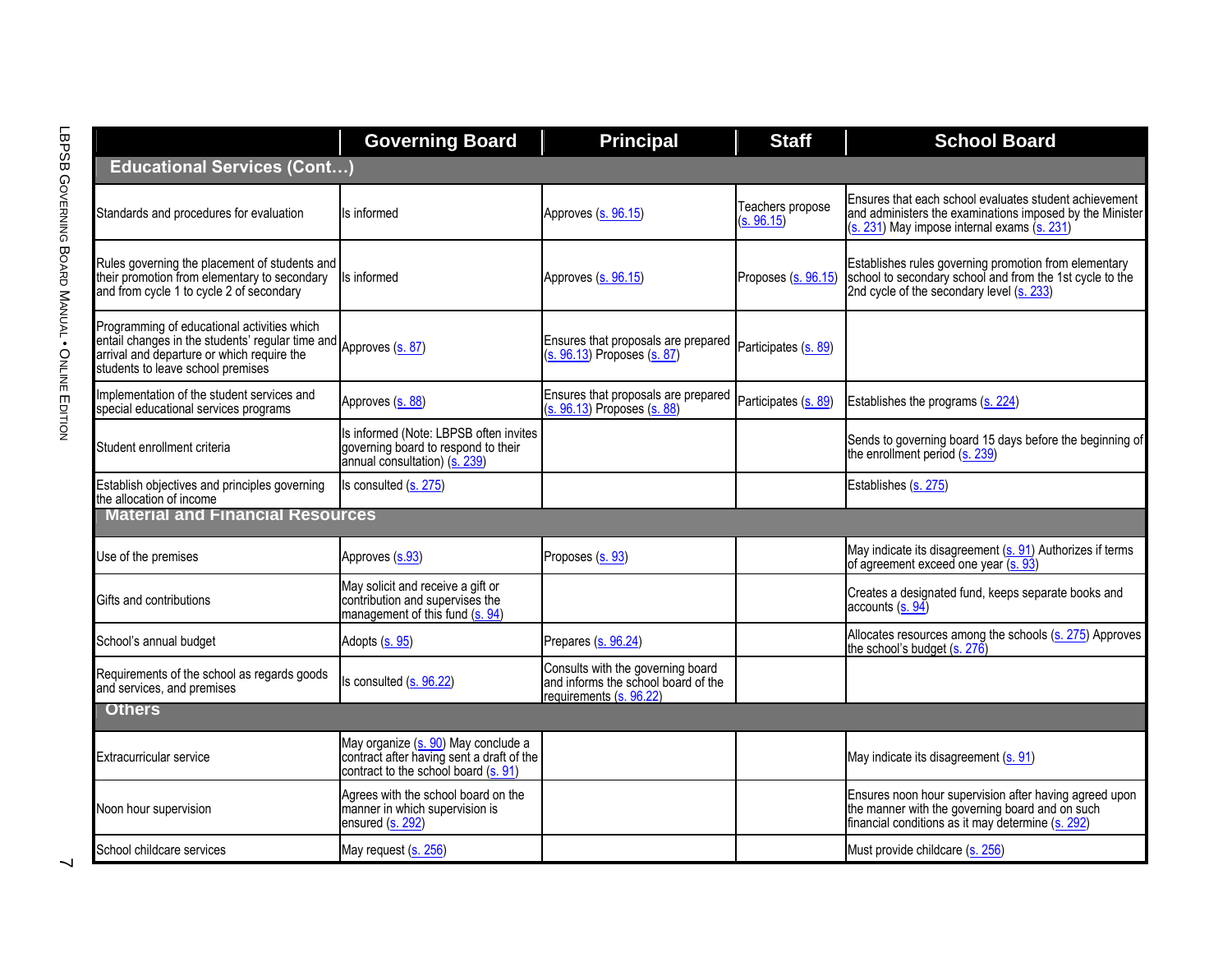# Consultation by the School Board [\(s. 78](http://www2.publicationsduquebec.gouv.qc.ca/dynamicSearch/telecharge.php?type=2&file=/I_13_3/I13_3_A.html#s78) – [s. 79\)](http://www2.publicationsduquebec.gouv.qc.ca/dynamicSearch/telecharge.php?type=2&file=/I_13_3/I13_3_A.html#s79)

In addition to the functions and powers outlined on the previous pages, the school board must consult the governing board on two items (s. [79\)](http://www2.publicationsduquebec.gouv.qc.ca/dynamicSearch/telecharge.php?type=2&file=/I_13_3/I13_3_A.html#s79), namely:

- the amendment or revocation of the deed of establishment of the school, i.e., school closure, etc. (The deed of establishment, prepared by the school board, includes the name and address of the school and the level(s) of instruction. It shall also state the cycle (or, exceptionally, the part of the cycle) of the level of instruction concerned and specify if the school provides preschool education.)
- the selection criteria for the appointment of the principal (The governing board members are not involved in the appointment but must have the opportunity to submit a list of the characteristics, qualities and experience that they judge to be essential in an administrator for their school).

The governing board also advises the school board on certain matters, namely:

- any matter the school board is required to submit to it
- any matter that may facilitate the operation of the school
- any matter that may improve the organization of services provided by the school board.

## Anti-Bullying and Anti-Violence Plan: Role of the Governing **Boards**

The responsibilities of the governing board are clearly identified in the Education Act under [section 75.1](http://www2.publicationsduquebec.gouv.qc.ca/dynamicSearch/telecharge.php?type=2&file=/I_13_3/I13_3_A.html#s75.1) to [section 75.3.](http://www2.publicationsduquebec.gouv.qc.ca/dynamicSearch/telecharge.php?type=2&file=/I_13_3/I13_3_A.html#s75.3)

The core responsibility for the governing board is to;

- ensure that the action plan of the school is clear and legible
- if necessary the action plan be revised annually
- the progress of the action plan be evaluated
- the action plan results along with the action be shared with the community.

The governing board must also approve the action plan.

### Daycare Advisory Committees

The Education Act [\(s. 454.1\)](http://www2.publicationsduquebec.gouv.qc.ca/dynamicSearch/telecharge.php?type=2&file=/I_13_3/I13_3_A.html#s454.1) allows for the development of a regulation concerning standards for the provision of childcare in schools and *[Regulation c. I-13.3, r.5.1, Regulation Respecting](http://www2.publicationsduquebec.gouv.qc.ca/dynamicSearch/telecharge.php?type=3&file=/I_13_3/I13_3R11_A.HTM)  [Childcare Services Provided at School](http://www2.publicationsduquebec.gouv.qc.ca/dynamicSearch/telecharge.php?type=3&file=/I_13_3/I13_3R11_A.HTM)* was introduced for that purpose. This regulation gives power to the governing board to form a childcare parents' committee (referred to as the Daycare Advisory Committee at LBPSB) made up of the childcare provider and parents. The committee may make any representation or recommendation to the principal, governing board or school board on all aspects of the life of children in childcare, in particular the governing board's obligation to inform the community served by the school of the services it offers and to give an account of their quality. At Lester B. Pearson, Governing Boards may approve the formation of the Advisory Committee if three parents express interest in forming such a committee as per Policy 2.4 – [School Day Care and Lunch Program Services.](http://www.lbpsb.qc.ca/content/policies/DaycarePolicy2.4_Sept_22_08_EN.pdf)

With respect to daycare services, the governing board is responsible for:

• requesting that the school board provide the students at the school with daycare services on the school premises or, if the school does not have suitable premises, on other premises [\(s.](http://www2.publicationsduquebec.gouv.qc.ca/dynamicSearch/telecharge.php?type=2&file=/I_13_3/I13_3_A.html#s256)  [256\)](http://www2.publicationsduquebec.gouv.qc.ca/dynamicSearch/telecharge.php?type=2&file=/I_13_3/I13_3_A.html#s256)